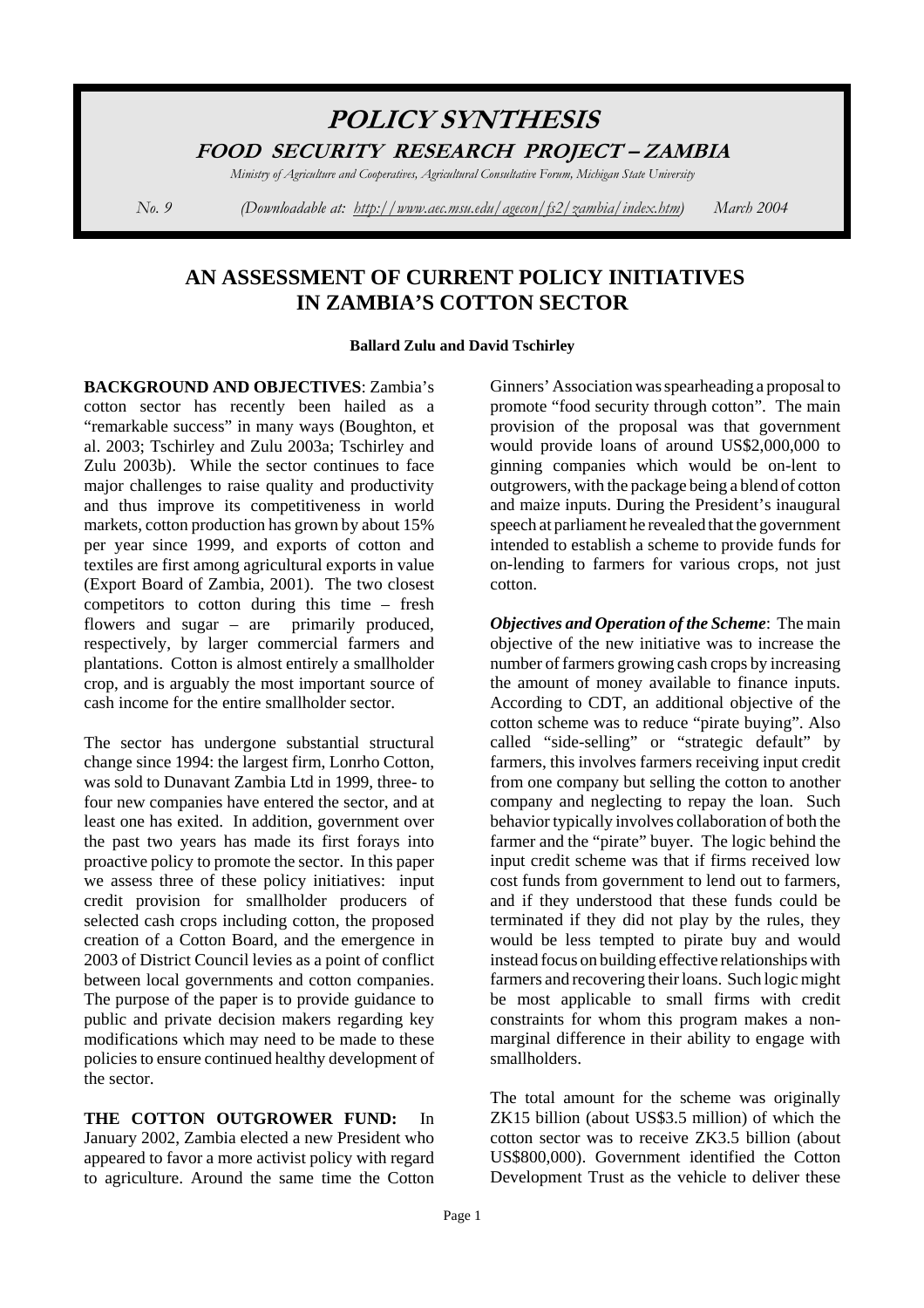funds. Several discussions were held between CDT and the Zambia Cotton Ginners' Association. The initial idea was to on-lend these funds to all the Ginners at an interest rate of between 13% and 15%.

In the end the available money was lent only to Dunavant and Continental Ginneries in Livingstone. Some ginning companies refused to take part in the scheme namely Zambia-China Mulungushi Textiles and Mukuba Textiles.

*A potential benefit of the credit scheme may be helping smaller firms remain in the market while giving them a vested interest in "playing by the rules" and not engaging in pirate buying. This would be a major policy success*

*It is critically important that the program not be turned into a credit "give away". Thus, one key criterion for eligibility must be the ability of the firm to repay the loan.* 

Clark Cotton, the second largest cotton company in Zambia, was excluded because its location, Eastern province, was not in the pilot scheme in 2002.

Government signed a contract with CDT stipulating that the funds would be lent to CDT at 8% annual interest. Twenty percent of the total amount was a grant to CDT for mobilization but the CDT board resolved that all the funds should be on-lent to the

participating ginners. Government released ZK450m in a first tranche in August 2002. The next tranche of ZK650 million was released in December 2002. No further funds

were released which meant that only ZK1.1b of the planned ZK3.5b had been released. Dunavant received close to ZK1 billion while Continental Ginneries received the balance. CDT reports that payments are on schedule and that the last payment is expected in January, 2004.

The late disbursement of these funds reduced the effectiveness of the scheme. The amount released is also small, representing about 5% of Dunavant's lending during the 2002/03 season.

CDT planned for a scheme of ZK2.2b for the 2003/04 agricultural season that would include all ginning firms. MACO reports that the Cotton Growers Association applied to be the host of the funds but did not provide the needed documentation. CDT thus continues to be the host of the funds in the 2004 season. As of January 2004, close to ZK1 billion has been raised for the scheme and has been transferred. The balance is to come from the recoveries of the ZK1.1 billion from last year.

*Key Issues*: To date the scheme has avoided the error of centralizing input procurement and distribution to farmers within itself. By channeling with farmers and allowing them full freedom on how to use it, the scheme essentially becomes a means to increase lendable funds in the system and reduce

credit to private cotton companies already working

borrowing costs for the companies.

A more important potential benefit of the scheme may be in helping smaller firms remain in the market while giving them a vested interest in playing by the

rules. A major risk in allowing new, often small entrants into the cotton sector is that they may have little long-term investment in the sector and may, together, create major credit repayment problems that undermine the entire enterprise. At the same time, some level of workable competition is needed to stimulate private institutional innovations that improve quality and productivity while sharing profits equitably and sustainably with farmers

> (Tschirley et al., 2003). Thus, it would be a major policy success if the Cotton Outgrower Credit Scheme helps smaller firms remain in the market while providing input credit and

not engaging in pirate buying. As a condition of participating in the loan program a Ginner could be required to maintain open records of loans to growers and their repayment.

The scheme would benefit from clarification of at least three key questions. First, what precisely is its purpose? Purposes which have been mentioned by players are increasing lendable funds in the sector, reducing borrowing costs for cotton companies, and reducing pirate buying. An additional original intention was to use 20% of the fund's assets to capitalize CDT, this objective was dropped during the first year. We have suggested that an important benefit relates to the effect of the scheme on the structure of the industry at the ginner/first buyer level. CDT, the cotton companies, and MACO would be well served by clarifying and prioritizing precisely what the objectives of the scheme are.

Second, will the scheme be financed with a revolving fund, or will it rely on new appropriations every year? A revolving fund would provide much greater stability for the Scheme, as long as the resources were managed properly and transparently. If such management cannot be reasonably assured,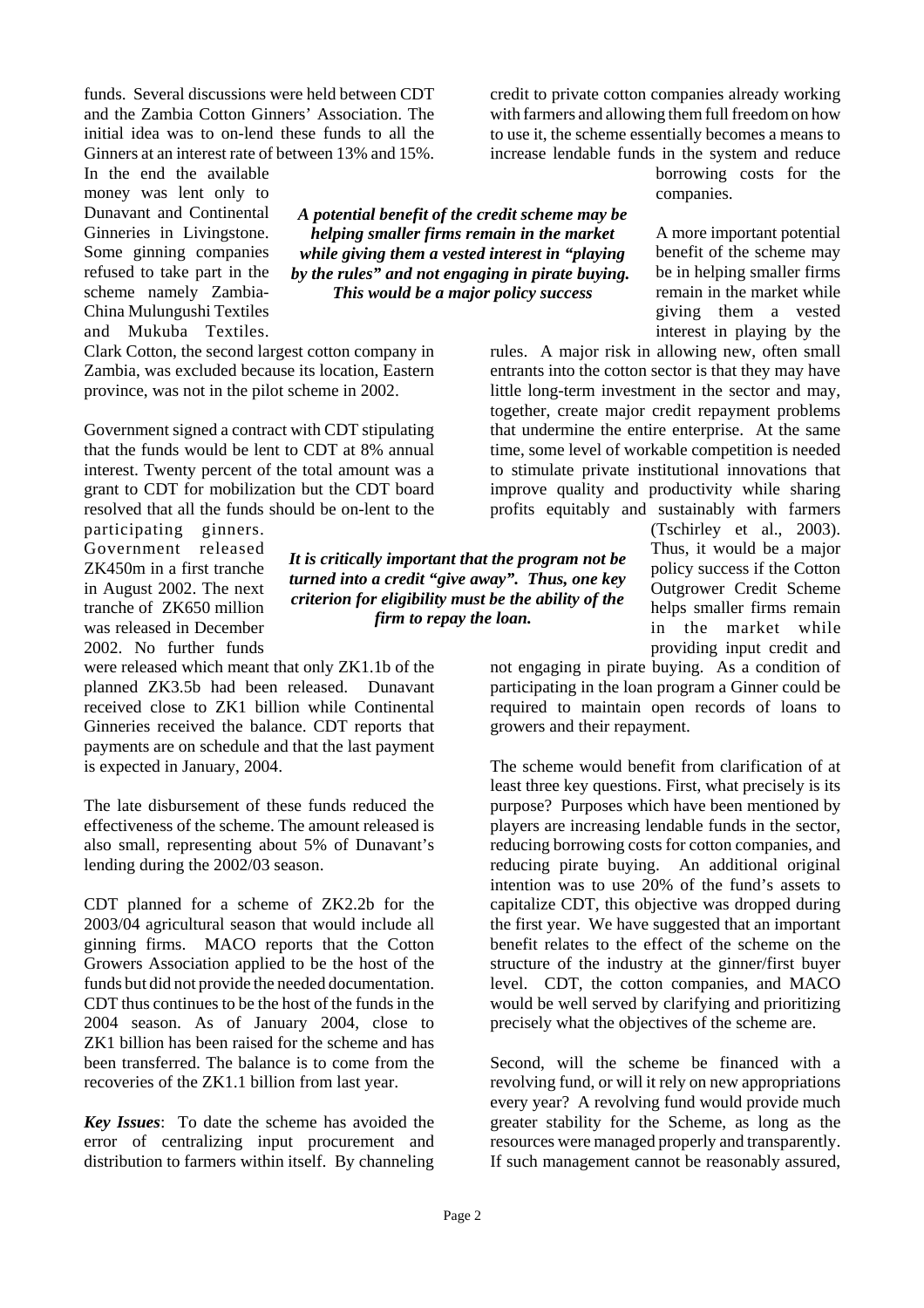then recurring appropriations are probably the best funding option. Yet such a design leaves the scheme vulnerable to political and budgetary changes, and for that reason would probably undermine strong commitment by key players in the sector. To date, the scheme has not been managed as a revolving fund: CDT was required to fully repay the ZK1.1b after the first year and receive a new appropriation of ZK2.2b. Its important that a strong and transparent management structure be put in place so that the scheme can begin operating as a revolving fund.

Finally, what criteria should be used in deciding each firm's eligibility and share of the financial resources? It is critically important that the program not be turned into a credit "give away". Thus, one key criterion for eligibility must be the ability of the firm to repay the loan. This will depend upon the ginner's ability to set up a lending organization of agents with knowledge of growers and their ability and inclination to repay loans, and an incentive for the agents to get the repayments. This implies that CDT must make some impartial assessment, based on criteria agreed to by the Ginners' Association, of the effectiveness of a company's input credit disbursement and collection system prior to granting eligibility. If needed, technical assistance could be provided to assist the firm improve its system and meet eligibility requirements. Once eligibility is granted, each company's share of the resources should also be based on transparent criteria agreed to by CDT and the Ginners' Association. During the program's first year, Dunavant received nearly 90% of all funds. It is likely that with the new funding of ZK2.2b and presumed entrance of Clark and other companies, Dunavant's share will fall substantially.

**THE PROPOSED COTTON ACT**: Beginning as early as 2000, CDT and other stakeholders started developing a regulatory framework to allow the orderly development of the sector over time. A key concern which drove this process was avoiding a

repeat of the credit default crisis that nearly destroyed the sector from 1997 through 1999. The proposed Cotton Act emerged in this context.

*Basic Provisions of the Act***:** The proposed Act establishes a Cotton Board with nine voting members, appointed by the Minister of MACO upon nomination by their own institution. Members are the PS of MACO, two persons each from CDT, the Cotton Ginners' Association, and the Cotton

Growers' Association, the Controller of Seeds (one person), and one person from the Environmental Council of Zambia. The Board would have no authority to set prices nor to directly engage in marketing behavior. Rather, its stated functions are regulatory and advisory. Specific stated functions of the Board are to:

a. *Regulate* the production, processing, and marketing of cotton,

b. *Advise* government on regulations and policies related to the sector,

c. *Monitor and report* on implementation of policies and matters related to the sector, and

d. "Carry out such activities as are necessary ... to the better performance of its functions"

Key sections of the proposed Act are on licensing (III.15) and registration (IV). The Board will have a Cotton Licensing Committee of not more than seven members. Functions of the Licensing Committee are to issue certificates and licenses, approve "distinguishing marks" (company trademarks), and maintain data bases on land planted with cotton, registered cotton growers, and distinguishing marks. The Act stipulates that "any person dealing in cotton" must be registered and pay a registration fee, and that any cotton leaving a registered ginner must have the distinguishing mark clearly shown (subsection 30.1). Licensing is specified for cotton ginners, cotton seed sellers, cotton seed producers, Inspectors, and "any other license which the Board may prescribe"

The Board may refuse to register a person "giving reasons in writing" if it is "satisfied that the applicant *or a person employed by the applicant* does not have sufficient knowledge or experience in the cotton trade" (emphasis added, VI.33.3). No criteria are provided as a basis for making such a judgement. All licence holders must maintain records on cotton transactions, which "shall be open

> to inspection at all reasonable times, by the Board ..." (VI.35). Once granted, registrations can be cancelled by the Board for, among other reasons,

buying pre-financed cotton without authorization from the financier, engaging in "pirate buying"<sup>1</sup>, or

*The proposed Cotton Act focuses on two issues of great importance: credit repayment and product quality.*

<sup>&</sup>lt;sup>1</sup> "Pirate buying" is not defined in the Act, and the difference between it and "buying pre-financed cotton without authorization from the financier" is not clear.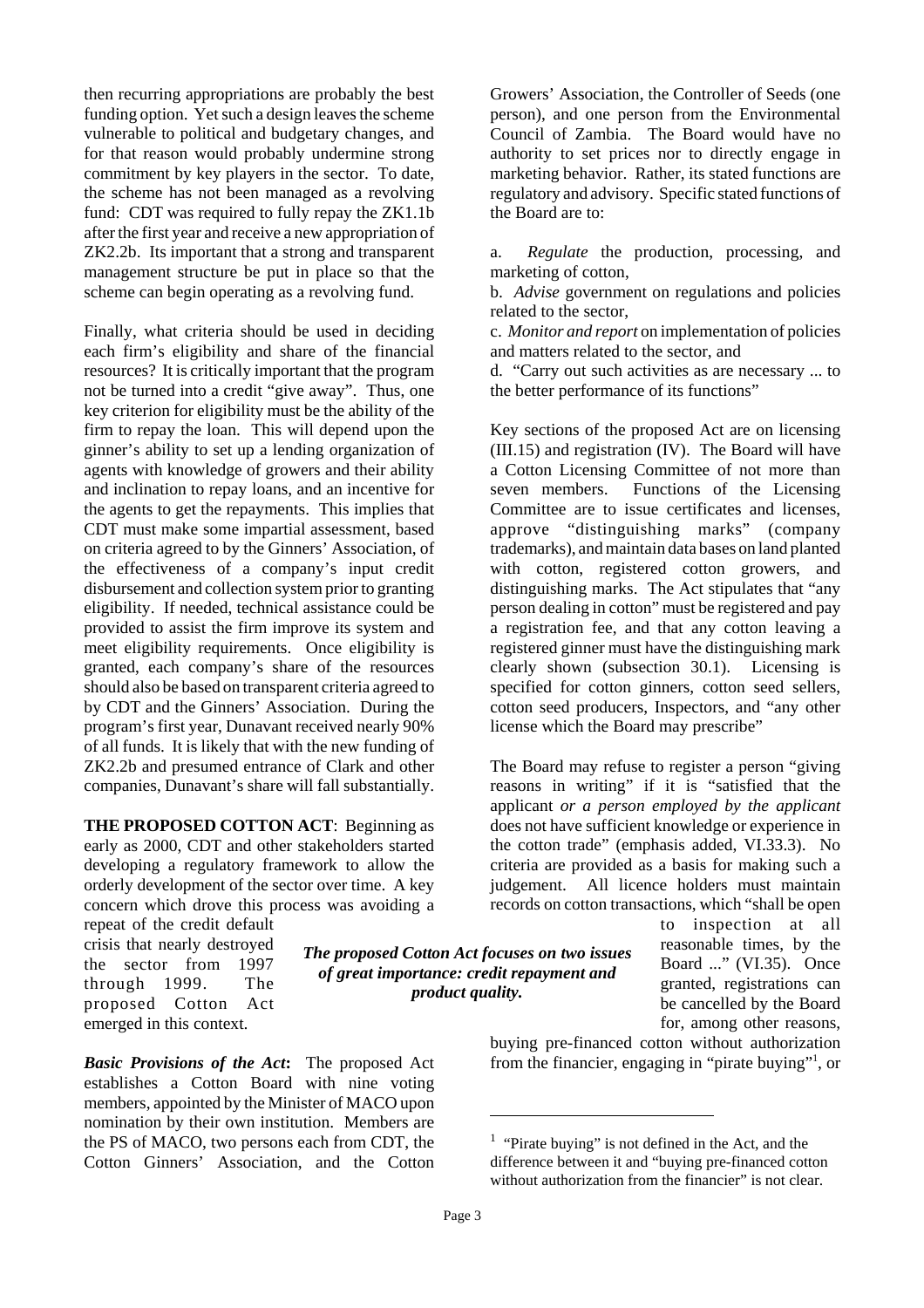engaging in "any other activity not registered with the Board".

Cotton Board Inspectors powers include:

1. Enter and search any premise and seize and remove any cotton based on "reasonable cause" 2. Stop, search, and detain any vehicle based on "reason to believe ..."

3. Inspect all records related to cotton

4. Arrest and detain based on reasonable suspicion. 5. Seize machinery or material if he believes an offense has been committed *or is likely to be committed* (emphasis added; section 44.1.c)

The Act appears to prohibit appeal of Board decisions to Courts. The appeals procedure is first to the Board, then to the Minister. (IV.22.2 and VI.37.4).

The Act allows the Board to raise funds through Parliamentary appropriations, fees, grants, donations, and loans, and stipulates the establishment of a Cotton Development Trust Fund to finance technical activities (VII.39).

*Assessment* <sup>2</sup> : The proposed Cotton Act focuses on two issues of great importance to any export industry engaging in contract farming with smallholder farmers: credit repayment and product quality. Each of these aspects can be negatively affected when large numbers of cotton buyers operate in the sector, especially if some do not have long-term commitments to the sector. Buyers who do not provide input credit to farmers can offer more

attractive prices and thus promote strategic default. These same buyers are not likely to pay attention to the careful post-harvest practices needed to ensure high quality cotton for

export, nor are they likely to abide by the agreements nor support the long-term efforts needed to increase productivity in the sector. $3$ 

*A successful industry will work to reduce the costs of – and need for – formal regulation by investing in relationships that increase trust.*

Viewed in this context, efforts to impose some control over who can operate in a cotton sector are understandable. Yet it must also be recognized, first, that abuses can be committed by established players who have accumulated too much power and may over time come to favor short-term profits over longterm development. Second, as argued in the previous section, some level of competition is necessary to promote private innovation to ensure efficiency and equity so that smallholder farmers engaged in the activity can earn sustained profits and escape poverty. Finally, regulation has costs as well as benefits, and a successful industry will keep its eye on reducing the costs of – and need for – formal

> regulation by investing in relationships that increase trust, especially between smallholder farmers and the much larger industrial

buyers. The challenge, then, is to devise a regulatory approach that is workable, that has sufficient "teeth" to impose effective penalties but does so only when strictly needed, that is balanced enough to avoid capture by large established players, and that builds trust among players over time.

From this perspective, the heavy regulatory approach embodied in the Act provides reason for serious concern. The Act grants very broad policing powers to the Board, essentially creating a parallel police force, uses vague language in specifying the conditions under which these powers can be exercised, and attempts to insulate decisions of the Board from judicial review. It also transfers powers and responsibilities reasonably within the mandate of MACO to an agency another step away from

> political accountability. This combination of characteristics suggests that the Board's powers could be abused, especially if the sector becomes more concentrated than it

already is. The membership of the Board appears balanced, and its size – nine members – is large enough that attaining a majority for hard line positions may be difficult. Yet a quorum is only six, and it is impossible to predict how shifting alliances and power balances may play themselves out in any given vote.

The tone of the Act and the powers proposed for the Board and its Inspectors suggest that its design has been heavily influenced by a vision of the sector that emphasizes regulation and mandated orderly

*We suggest that the public good would be better served by approaches that rely less on policing powers and focus on root causes of the sector's difficulties.*

 $2$  The proposed Cotton Act is a legal document and as such requires legal expertise for a full assessment. Here we raise key issues from a public policy standpoint.

 $3$  These efforts can include varietal zoning agreements, collective action to avoid contamination of cotton with synthetic fibers, voluntary levies, and investments in farmer training.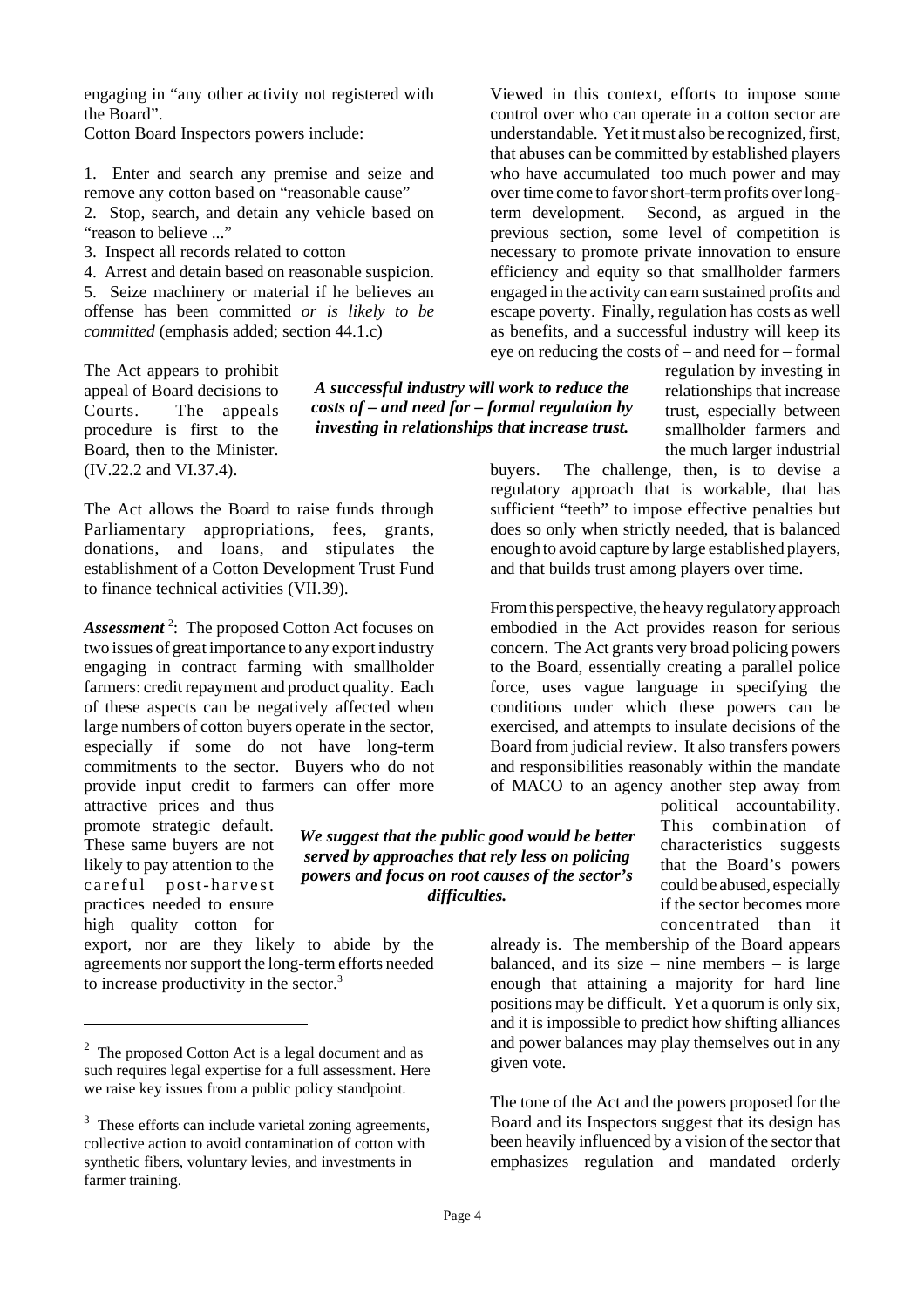processes at the potential expense of competition and innovation. Given that the sector has emerged from the crisis of the 1990s due in large measure to the institutional innovations and improved management that emerged from competition between the two major players, one might ask why such an approach is needed now. More specifically, one should ask three questions. First, will it be possible to implement such an approach in Zambia, or will the regulatory and policing burden be more than the Board can handle? Second, even if it is possible to implement, will this approach be in the best interests of the cotton sector and the broader society? Finally, are there other approaches that may be less intrusive and more effective?

Definitive answers to the first two questions are beyond the scope of this paper. We suggest, however, that the regulations may be very costly to apply in practice and hold the possibility of serious abuse if they are effectively applied. In short, we suggest that the public good would be better served by alternative approaches that rely less on policing powers and focus on root causes of the sector's difficulties.

*Alternative Approaches***:** The proposed Act is missing any serious treatment of the problems of information and collective action to improve credit repayment, quality, and productivity<sup>4</sup>. The credit repayment problem is in large part a problem of the cost of information regarding the credit worthiness of farmers. Collective action – some voluntary but some likely requiring legal sanction – is needed to resolving this problem, and is also necessary to conceive, finance, and ensure adherence to procedures and programs to improve quality and productivity at the farm and ginning levels. While the Dunavant Distributor System (and perhaps Clark's less well known approach) has been remarkably successful in this regard, the system likely remains costly, and apparent credit repayment rates of 85-90% remain well below what a purely financial institution would consider acceptable.

All companies could achieve higher repayment rates at lower cost if the sector were able to operate an effective credit bureau – a clearing-house for information on the credit status of borrowers. Credit bureaus can range from voluntary sharing of information among firms to legally mandated reporting and public availability of information on delinquencies and defaults. While the institutional and legal challenges of establishing a workable credit bureau are substantial, such an approach holds the prospect of providing a lower cost solution to the credit repayment problem than does a heavy regulatory approach as embodied in the proposed Act. The Cotton Ginners' Association, which has the greatest incentive to reduce credit default, should work together with CDT and other organizations (MACO, ZNFU) to propose a workable framework for improving credit information in the sector. The proposal should include strengthening of CDT and legal changes, if any, deemed necessary to achieve the goal of low-cost availability of information on the credit worthiness of potential borrowers.

The Act stipulates the creation of a Cotton Development Trust Fund for technical activities, which is a positive step. This section would be strengthened if specific mechanisms were proposed to generate funds from within the sector to finance quality- and productivity improvement programs, e.g., ginning or export levies.

Well functioning commodity sectors have the ability to generate regular and reliable information about key aspects of sector performance beyond credit histories of borrowers. Examples of such information include costs of production and profitability of the crop relative to alternatives in production, an assessment of key bottlenecks that increase costs and reduce profitability, international price levels and forecasts, trends in input use and yields relative to neighboring countries, number of producers, and total production. This type of information is currently very difficult to obtain. Providing it in a reliable fashion requires collaboration between public and private sectors. The Act should include a proposal for the institutional home and operational mechanisms to provide such information.

In summary, this review suggests the following. First, bringing together formally a broad set of stakeholders in the cotton sector to grapple with key development issues has great merit. Properly focused, such a group could play a central role mobilizing resources and political will to make the long-term investments in productivity and quality that are crucial for the sector's continued success. Second, the current heavy policing focus of the proposed Cotton Act is inappropriate. If approved in

<sup>&</sup>lt;sup>4</sup> The Act does mandate that the Board shall maintain data bases on land planted with cotton and registered cotton growers, among other items. Yet it does not tie this function into efforts to address credit repayment problems.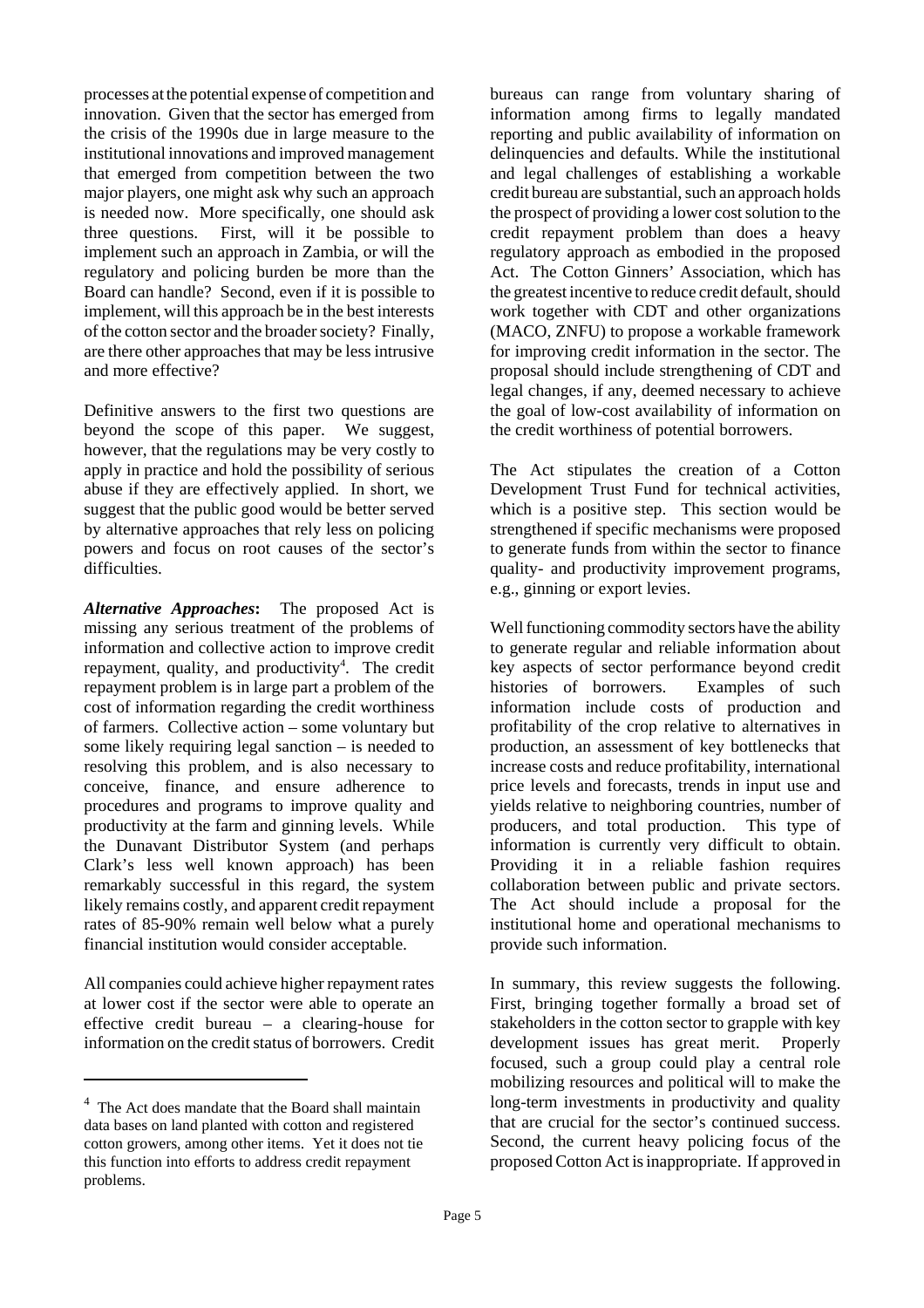its current form, the Act would create a potentially powerful institution with vaguely defined limits on those powers, relatively little political oversight, and no judicial oversight. The probability of abuse in the Zambian context is prohibitively high. Third, if sector leaders remain committed to the creation of a Cotton Board, its policing powers should be reduced substantially, and the Act should specify much more clearly under what conditions any remaining policing powers can be used. Fourth, the sector needs seriously to deal with at least three issues that are either ignored or treated very briefly in the proposed Act. The sector needs to a) develop legal bases and operational approaches to improve information on borrowers' credit history, b) promote collective action for procedures and programs to improve quality and productivity, and c) propose a specific institutional home and operational mechanisms to improve the monitoring of sector performance beyond credit repayment. For the Cotton Act to make a positive contribution to the development of the sector, it needs to re-conceive the Cotton Board to focus on these issues and greatly reduce its policing emphasis.

**DISTRICT COUNCIL LEVIES**: The levying of fees on crops traded within a district or across its borders became a point of intense conflict between some local governments and cotton companies in early 2003 when it came to light that Chadiza District in Eastern Province had raised its levy on cotton from ZK5/kg to ZK100/kg. The ensuing negotiations between cotton companies and Chadiza, and reactions by some other Districts, have raised important issues about mechanisms of public finance at the local level and impacts on economic activity and smallholder farmer incomes.

*Operation of the Levies*: According to the Ministry of Local Government and Housing (MLGH), district councils in Zambia have for many years had the power to set levies on the sale or transport of agricultural produce. This power was made more explicit in the Local Government Act of 1991. Under the new government which passed this act, funding levels from central government to local councils declined, meaning that Councils felt greater need to raise funds. Given the lack of non-farm economic development in rural areas, agricultural produce levies have been their primary tool.

The interpretation of the agricultural levies by councils in Zambia is that they are charged on agricultural produce grown in , sold in, or transported out of the district. Prior to the 2003 marketing season, levies on cotton were uniform across districts at ZK5/kg, though it is not clear that all districts collected the levies on all marketed crops. In January 2002, Chadiza District gained approval from MLGH for Statutory Instrument No. 6 of 2002, in which it established new levies for maize, paprika, cassava and potatoes (grouped together), cotton, tobacco, tomato, cabbage, and watermelon. The value of the levy per kilogram varied widely. For cotton, it was set at ZK100/kg, higher than for any crop except tobacco, which was set at ZK300/kg.

Local businesses appear to have been unaware of the new levy schedule at the time it was passed, and the Chadiza District Council provided businesses with demand notices only in November 2002 (after the close of the marketing season) regarding the total value of 2002 levies due. In February 2003, an *ad hoc* group composed of representatives of Clark Cotton, Dunavant, Stancom (tobacco), Dimon Zambia (tobacco), and a local petrol filling station formally requested that the District Council reconsider the levies. The cotton and tobacco companies emphasized that they would reduce the price they pay to farmers by the amount of the levy. In April, the Council reduced levies on cotton to ZK40/kg, and to ZK70/kg for tobacco. Levies on other crops remained unchanged except for maize, whose levy was raised from ZK300 per 50 kg bag to ZK3,000. It remains unclear whether businesses were obliged to pay the full value of the originally assessed 2002 levies.

Interviews with Dunavant and MLGH officials indicate that other districts are charging levies of ZK10/kg, 1% of the anticipated price of cotton at the time they were set. However, interviews with MLGH reveal that Katete District Council gained approval in June, 2003 to raise the cotton levy to ZK200/kg for cotton seed and ZK100 for raw cotton. These new rates will not take effect until the by-laws are printed and circulated by the Government Printing Office. As of September 2003 there were no other pending by-laws on cotton or other crops.

Assuming that the Katete levy of ZK100/kg remains in place, potential revenue from Dunavant and Clark in Eastern Province is about US\$600,000, primarily from Katete and Chadiza. These are substantial sums of money for District Councils.

*Key Issues*: These events raise several issues. The first regards the way in which the levies were passed. District Councils are required by law to post